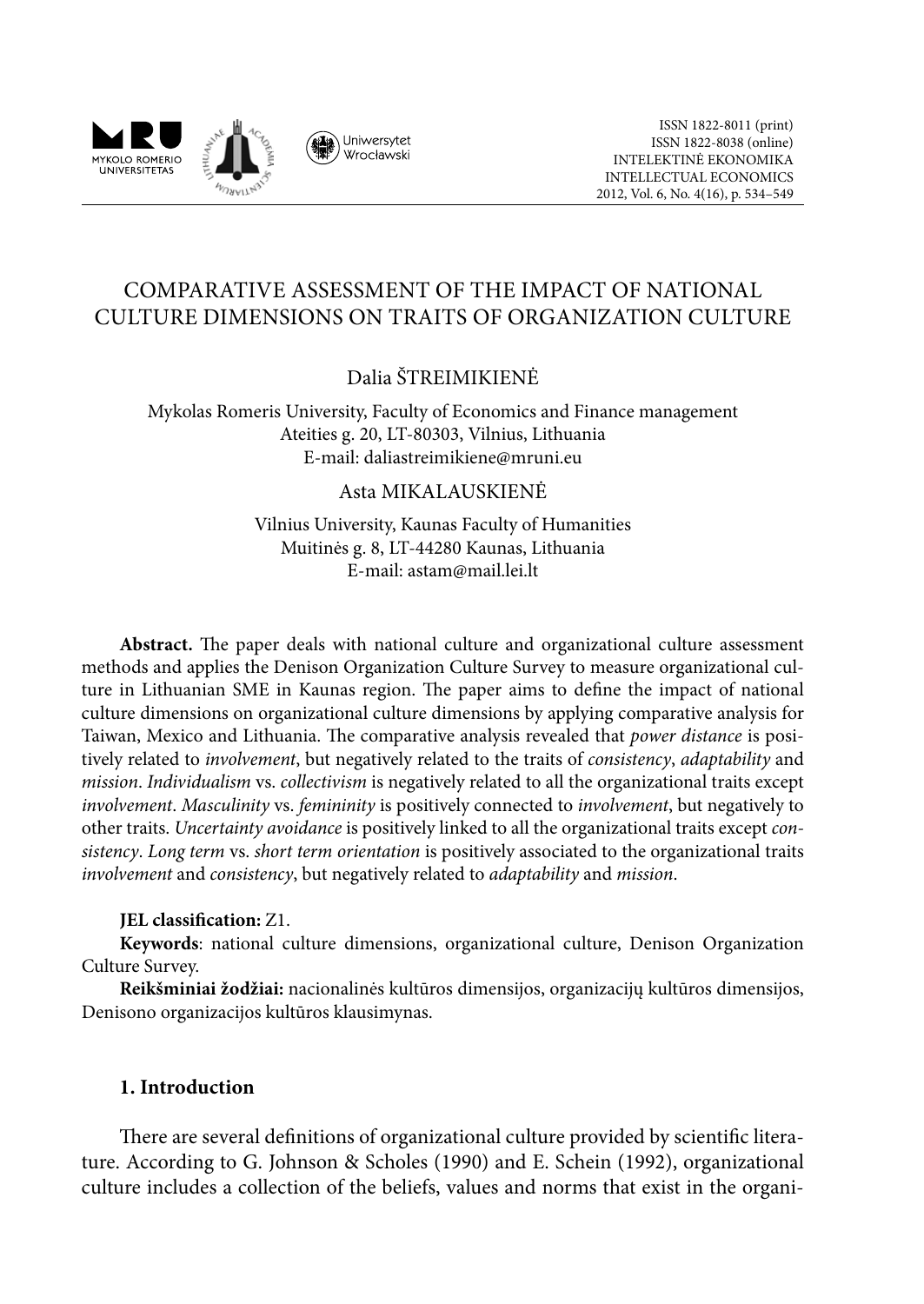zation. All of this can be expressed in symbols, myths, rituals, languages, histories, which directly affect the behaviour of the organization's staff, so most scientists, such as Chatman (1991), O'Reilly et al. (1991), Schneider and Reichers (1983), argue that organizational culture consists of visible and invisible elements.

Invisible elements of organizational culture, according Xenikou et al. (1996), Rodsutti (2002), Hofstede et al. (1990), Cooke and Rousseau (1988), are related to the values existing between the members of the organization. Meanwhile, visible elements of organizational culture, according to Cooke and Rousseau (1988) and Hofstede et al. (1990), are expressed in the norms of behaviour and organizational practices. The visible elements may include communication styles, decision-making process of the problems and solutions to others. J. Stoner, R. Ereemen, D. Gilbert, (1999) compare organizational culture compares with an iceberg. In the visible part of iceberg are the open cultural aspects, under the water—invisible, hidden, informal cultural aspects.

Research in the field of organizational culture was widely launched only in the late 1970s, when G. Hofstede arranged a group of experts to conduct a study to determine how work-related cultural differences in more than 50 countries around the world are influenced by organizational management techniques. The research findings (Hofstede, 1983) showed that the organization's management could to adapt to local conditions, the country's cultural and social values and traditions.

In order to formulate a unified concept of organizational culture and assess the organizational culture, it is necessary to examine the dimensions of organizational culture. Hofstede identified 5 cultural dimensions:

- 1. Power/Distance (PD)
- 2. Individualism
- 3. Masculinity
- 4. Uncertainty/Avoidance Index (UAI)
- 5. Long Term Orientation (LTO

*Power/Distance (PD)*—this refers to the degree of inequality that exists—and is accepted—among people with and without power. A high PD score indicates that society accepts an unequal distribution of power and people understand "their place" in the system. Low PD means that power is shared and well dispersed. It also means that society members view themselves as equals.

*Individualism (IDV)*—this refers to the strength of the ties people have to others within the community. A high IDV score indicates a loose connection with people. In countries with a high IDV score there is a lack of interpersonal connection and little sharing of responsibility, beyond family and perhaps a few close friends. A society with a low IDV score would have strong group cohesion, and there would be a large amount of loyalty and respect for members of the group. The group itself is also larger and people take more responsibility for each other's well-being.

*Masculinity (MAS)*—this refers to how much of society sticks with, and values, traditional male and female roles. High MAS scores are found in countries where men are expected to be tough, to be the provider, to be assertive and to be strong. If women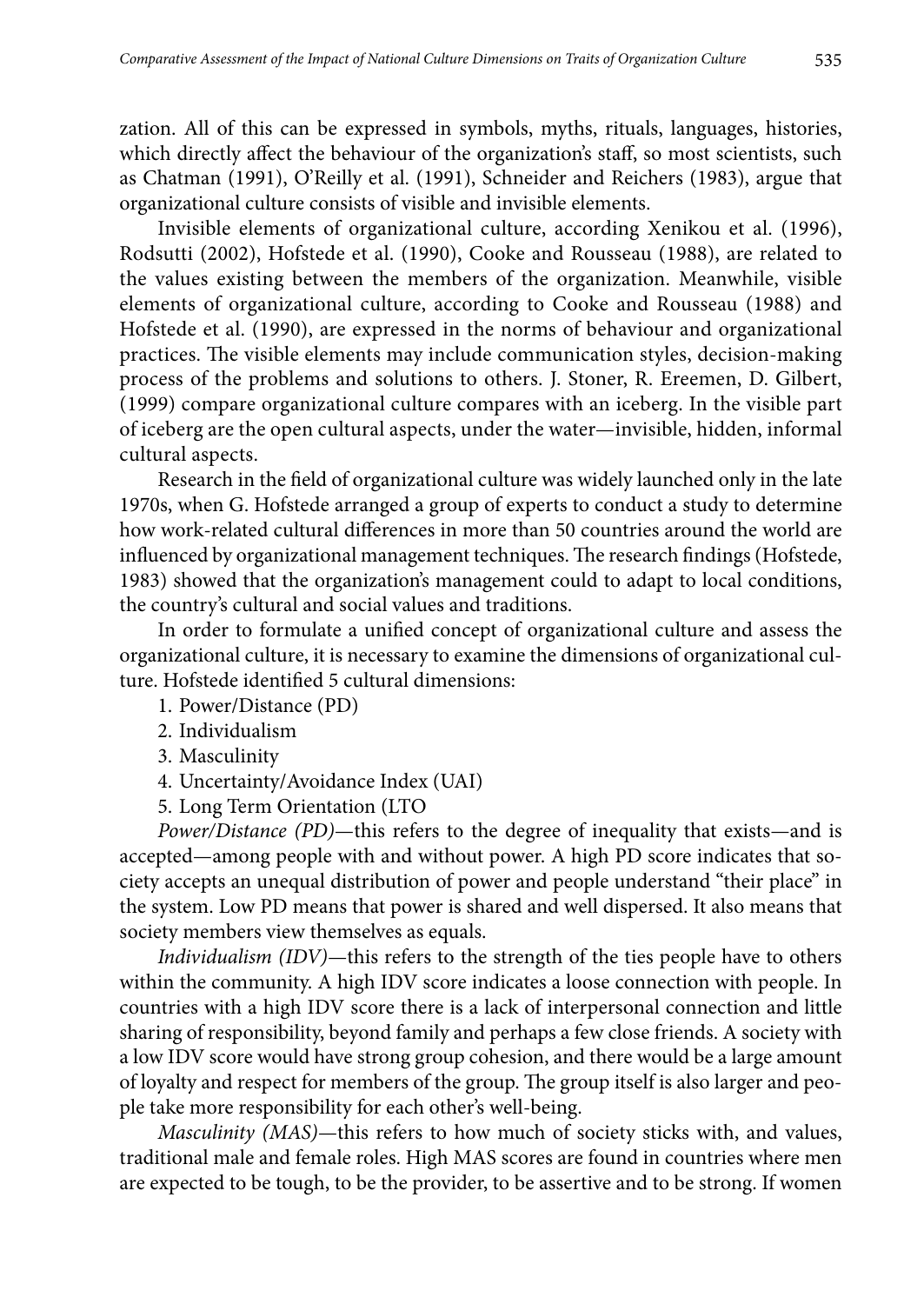work outside the home, they have separate professions from men. Low MAS scores do not reverse the gender roles. In a low MAS society, the roles are simply blurred. You see women and men working together equally across many professions. Men are allowed to be sensitive and women can work hard for professional success.

*Uncertainty/Avoidance Index (UAI)*—this is related to the degree of anxiety that society members feel when they are in uncertain or unknown situations. High UAIscoring nations try to avoid ambiguous situations whenever possible. They are governed by rules and order and they seek a collective "truth." Low UAI scores indicate that society enjoys novel events and values differences. There are very few rules and people are encouraged to discover their own truth.

*Long Term Orientation (LTO)* refers to how much society values long-standing—as opposed to short term—traditions and values.

Deal and Kennedy (1982) argue that culture is the single most important factor accounting for success or failure in organizations. They identified four key dimensions of culture:

- 1. *Values*—the beliefs that lie at the heart of corporate culture.
- 2. *Heroes*—the people who embody values.
- 3. *Rites and rituals*—routines of interaction that have strong symbolic qualities.
- *4. The culture network*—the informal communication system or hidden hierarchy of power in the organization.

According to Bethlem (1999), individuals are culturally different, because they have different effects on different areas of education, and have different motives and goals. However, the organization participating in all of its members have common goals, requiring joint action and the organizational practices, and a unified understanding of organizational values. Regardless, if an organization is to succeed and thrive, a knowledge culture must develop to help it deal with its external environment. But organizational culture is hard to change in the best circumstances. Employees need time to get used to new ways of organizing.

Peters and Waterman (1982) suggest a psychological theory of the link between organizational culture and business performance. Culture can be looked upon as a reward of work; we sacrifice much to the organization and culture is a form of return for the effort.

Kanter (1989) refers to the paradox implicit in linking culture with change. On the surface, culture has essentially traditional and stable qualities, so how can you have a "culture of change?" Yet this is exactly what the innovative organization needs.

According to Schein (1992), culture is the most difficult organizational attribute to change, outlasting organizational products, services, founders and leadership and all other physical attributes of the organization. One way of exploring cultures is to classify them into types.

- 1. *Role Cultures* are highly formalized, bound with regulations and paperwork; authority and hierarchy dominate relations.
- 2. *Task Cultures* are the opposite, they preserve a strong sense of the basic mission of the organization and teamwork is the basis on which jobs are designed.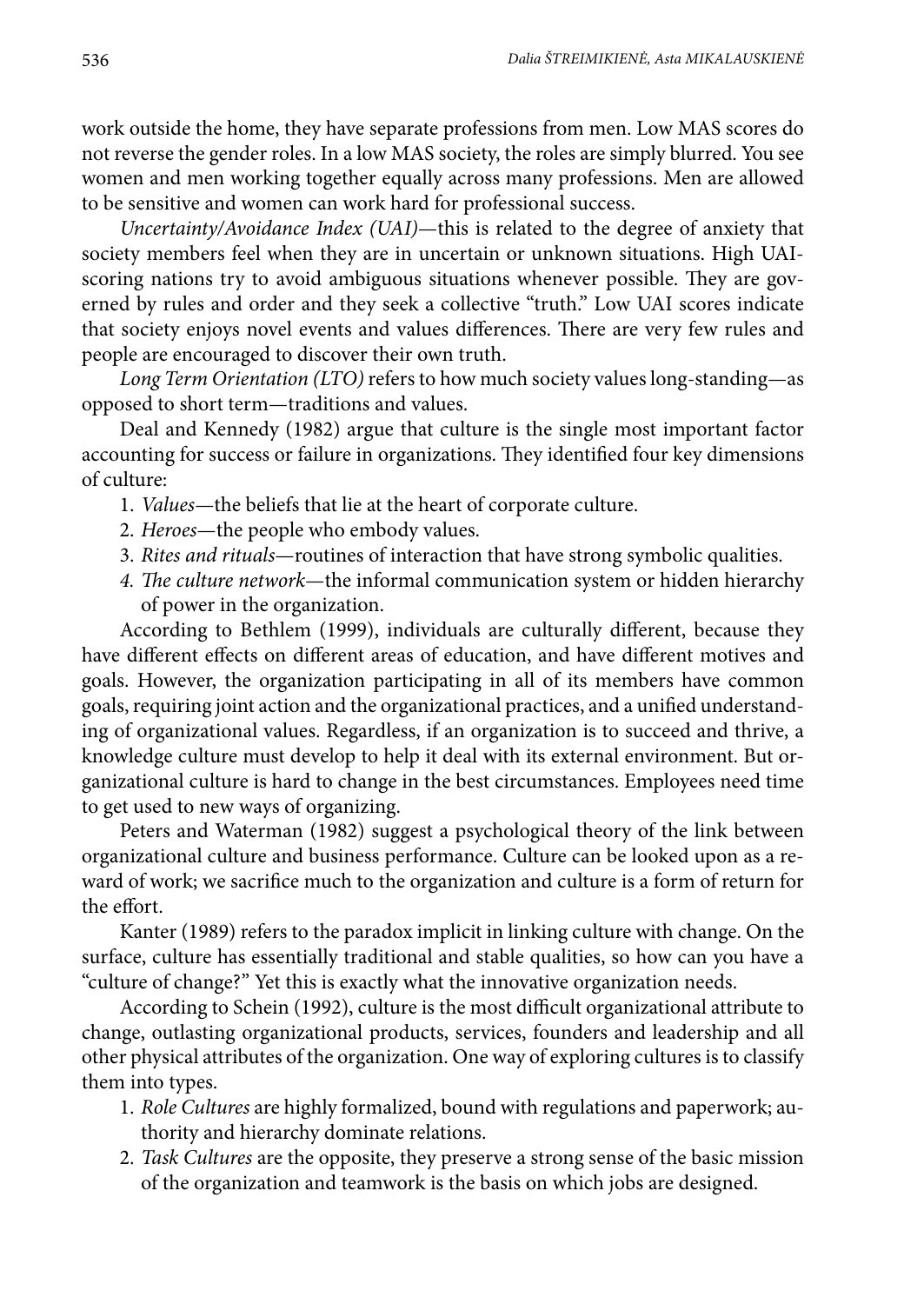3. *Power Cultures* have a single power source, which may be an individual or a corporate group. Control of rewards is a major source of power.

Handy (1976) points out that these types are usually tied to a particular structure and design of an organization. A role culture has a typical pyramid structure. A task culture has flexible matrix structures. A power culture has a web-like communications structure. Cultural analysis brings to centre stage a rich vein of behaviours and stands on its head much of the conventional wisdom about organizations.

In summary, the organizational culture of the organization recognizes the value system in which the organization and each of its member organizations achieve common objectives of improving the operational performance of organizations. Recently, when, according to Vaitkūnaitė (2006), an organization seen as a living social organism that focus on developed and upcoming models to help organizations evaluate the impact of culture on organizational performance outcomes.

The aim of the paper is to define the impact of impact of national culture dimensions on organizational culture in Lithuania. The main tasks of the paper are:

- 1. To analyse organization culture assessment methods;
- 2. To assess organizational culture in selected segment of Lithuanian enterprises;
- 3. To compare national culture and organizational culture in Lithuania and other countries based on studies conducted in this field;
- 4. To analyse the impact of national culture dimensions on organizational culture.

### **2. Organization culture assessment models**

There are a number of methodologies specifically dedicated to organizational culture change, such as Peter Senge's Fifth Discipline. These are also a variety of psychological approaches that have been developed into a system for specific outcomes such as the Fifth Discipline's "learning organization" or Directive Communication's "corporate culture evolution." Ideas and strategies, on the other hand, seem to vary according to particular influences that affect culture.

Wallach (1983) provided a practical measurement typology including bureaucratic, innovative and supportive dimensions. The extent to which the organization is bureaucratic refers to the hierarchical, procedural and structured aspects of culture. The innovativeness referred to a creative, results-oriented, challenging work environment. Supportive dimension is expressed by the degree to which employees needs and personality fit the organization's culture.

Reynolds (1986) developed an instrument to capture aspects of organizational culture and the perceived work context of the individual. Cooke and Rousseau (1988) proposed the Organizational Culture Inventory as an instrument to profile organizational culture in terms of behavioural norms and expectations. Goll and Sambharya (1990) developed a model focused on the fit of culture and strategy, with special focus on the influence of corporate ideology.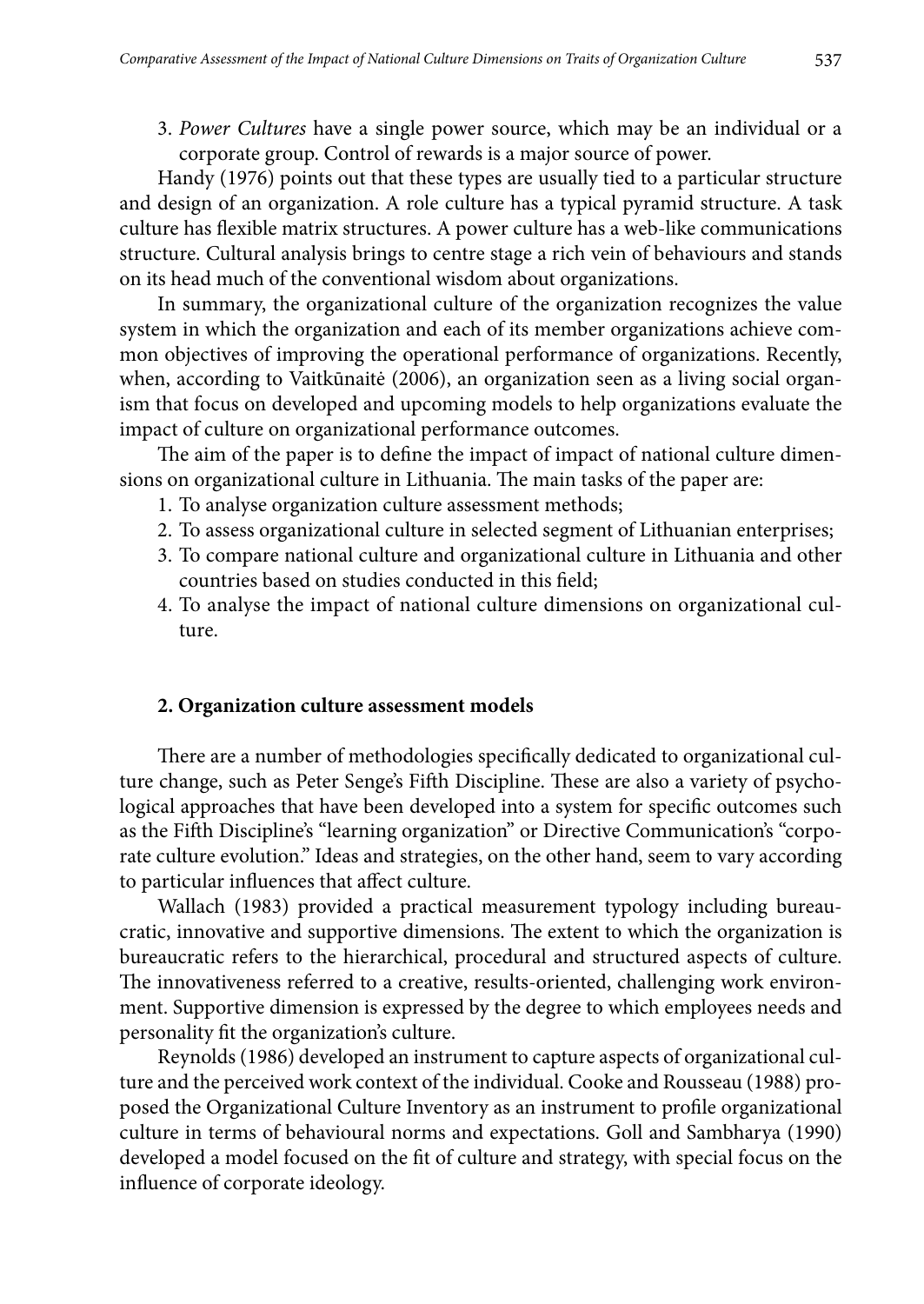According to B. H. Takeda (2007) employee values are measured against organizational values to predict employee intentions to stay, and predict turnover; this is done through instruments like the Organizational Culture Profile (OCP) to measure employee commitment.

According to G. Hofstede (1990), in describing organizations cultures, the additional dimensions are necessary:

*Process-oriented versus results-oriented.* Process-oriented cultures are dominated by technical and bureaucratic routines, results-oriented by common a concern of outcomes. In results-oriented organizations, everybody perceives their practices in about the same way; in process-oriented organizations the vast differences in perception among different levels and parts of the organizations exist.

*Job-oriented versus employee-oriented*. The former assume responsibility of the organization for the employee's job performance only, and nothing more; employee-oriented cultures assume a board responsibility for their members' well-being. Therefore the job versus employee orientation is part of a culture of organization and not a choice of individual manager;

*Professional versus parochial*. In the former, the usually highly educated members identify primarily with their profession; in the latter, the members derive their identity from the organization for which they work.

*Open system versus closed system*s. This cultural dimension refers to the common style of internal and external communication, and to the ease with which outsiders and newcomers are admitted. Therefore the organizational cultures also contain elements from national cultures dimensions;

*Tight versus loose control*. This dimension provides a degree of formality and punctuality within the organization; it is partly a function of the organization technology. However, with the same technology, some organizations may be tighter or looser in control than others.

*Pragmatic versus normative*. This cultural dimension presents the prevailing way of flexible or rigid dealing with the environment, in particular with customers, The dimension measures the degree of customer orientation, which is a highly popular topic in the management literature.

Deal and Kennedy (1982) defined organizational culture as the way things get done. Deal and Kennedy created a model of culture that is based on 4 different types of organizations. They each focus on how quickly the organization receives feedback, the way members are rewarded, and the level of risks taken. Deal and Kennedy's Four Cultures (Deal T. E. and Kennedy, A. A. (1982, 2000)) are:

- • *Work-hard, play-hard culture*. This has rapid feedback/reward and low risk, resulting in stress coming from the quantity of work, rather than uncertainty. High-speed action leading to high-speed recreation. Examples: Restaurants, software companies.
- • *Tough-guy macho culture*. This has rapid feedback/reward and high risk, resulting stress coming from high risk and potential loss/gain of reward. Focus on the present rather than the longer-term future. Examples: police, surgeons, sports.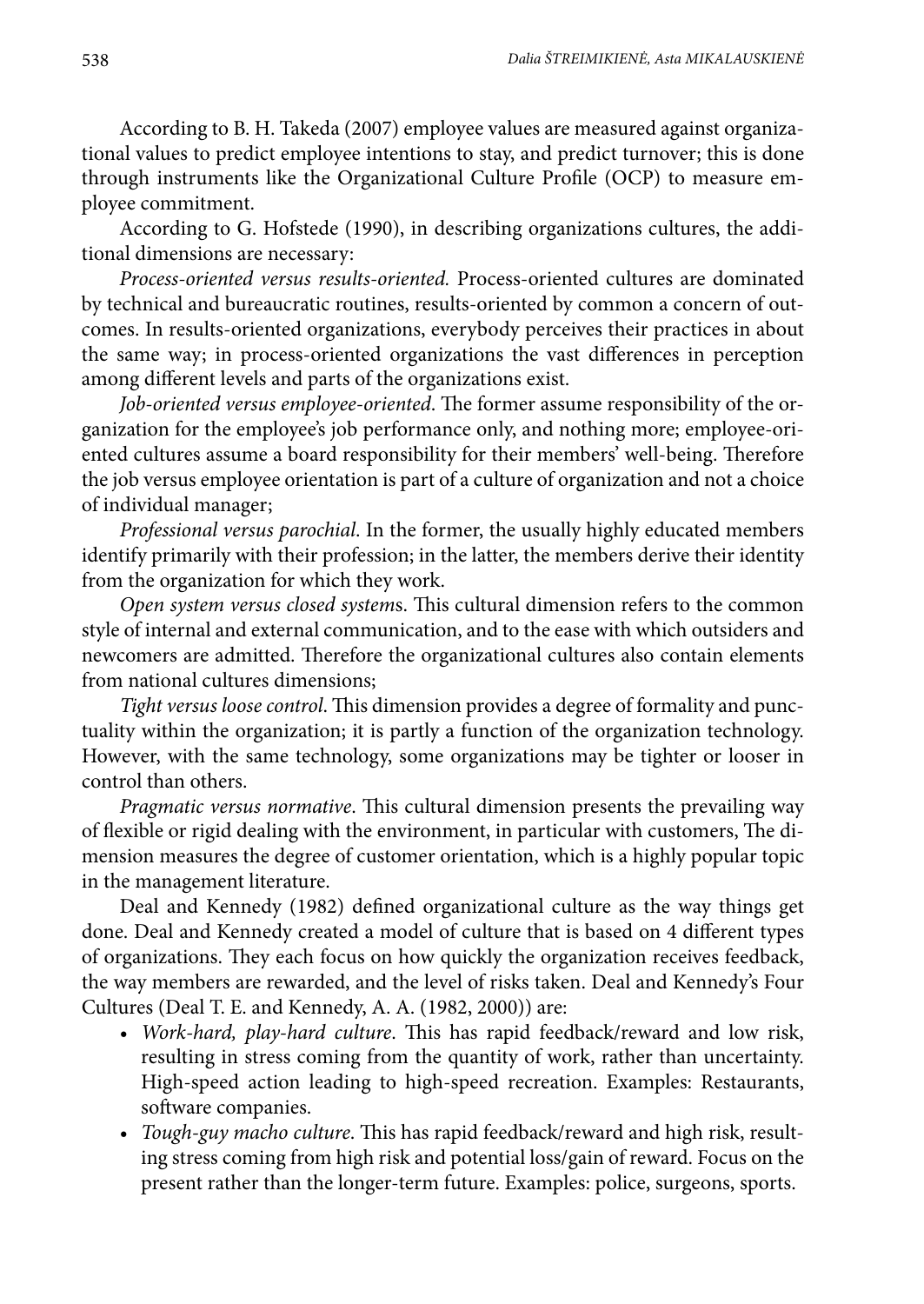- • *Process culture*. This has slow feedback/reward and low risk, resulting in the following: Low stress, plodding work, comfort and security. Stress that comes from internal politics and stupidity of the system. Development of bureaucracies and other ways of maintaining the status quo. Focus on security of the past and of the future. Examples: banks, insurance companies.
- • *Bet-the-company culture*. This has slow feedback/reward and high risk, resulting in the following: Stress coming from high risk and delay before knowing if actions have paid off. The long view is taken, but then much work is put into making sure things happen as planned. Examples: aircraft manufacturers, oil companies.

Cameron and Quinn (1999) suggested the quantitative approach as suitable for establishing a relationship between the national dimensions of culture and management practices in organizations and countries. There are a few instruments developed to assess culture quantitatively. Cameron and Quinn (1999) developed the Organizational Culture Assessment Instrument (OCAI). This tool is based on the competing values framework which is based on underlying value orientations that characterize organizations. These value orientations are usually competing and contradictory. The Assessment Instrument distinguishes four culture types. Competing values produce polarities like flexibility vs. stability and internal vs. external focus—these two polarities were found to be most important in defining organizational success. The polarities construct a quadrant with four types of culture:

- • *Clan culture* (internal focus and flexible)—A friendly workplace where leaders act like father figures.
- • *Adhocracy* culture (external focus and flexible)—A dynamic workplace with leaders that stimulate innovation.
- • *Market culture* (external focus and controlled)—A competitive workplace with leaders that are hard drivers
- • *Hierarchy culture* (internal focus and controlled)—A structured and formalized workplace where leaders act like coordinators.

Cameron & Quinn designated six key aspects that will form organizational culture, which can be assessed in the Organizational Culture Assessment Instrument (OCAI) thus producing a mix of the four archetypes of culture. Each organization or team will have its unique mix of culture types.

Schein's (1992) organizational model illuminates culture from the standpoint of the observer, described by three cognitive levels of organizational culture. Using Schein's model, understanding paradoxical organizational behaviours becomes more apparent. For instance, an organization can profess highly aesthetic and moral standards at the second level of Schein's model while simultaneously displaying curiously opposing behaviour at the third and deepest level of culture. Superficially, organizational rewards can imply one organizational norm, but at the deepest level imply something completely different. This insight offers an understanding of the difficulty that organizational newcomers have in assimilating organizational culture and why it takes time to become acclimatized. It also explains why organizational change agents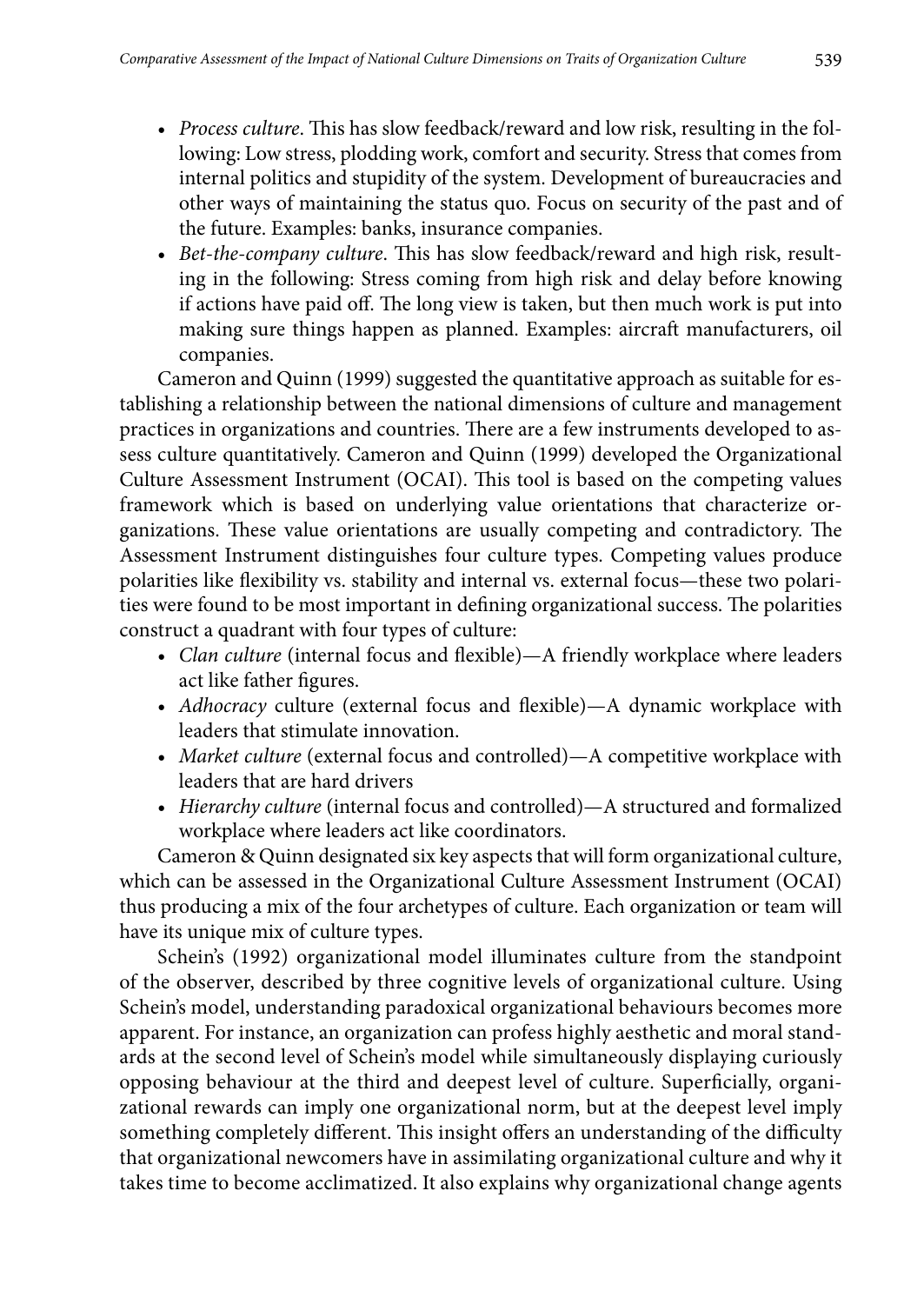usually fail to achieve their goals: underlying tacit cultural norms are generally not understood before would-be change agents begin their actions. Merely understanding culture at the deepest level may be insufficient to institute cultural change because the dynamics of interpersonal relationships (often under threatening conditions) are added to the dynamics of organizational culture while attempts are made to institute desired change.

Quinn and Rohrbaugh (1983) developed the Competing Values Model, which has been used to examine various organizational phenomena, including culture (e.g. Deshpande; Quinn & McGrath, 1985; Zammuto & Krakower, 1991). The competing values model incorporates two sets of competing values along two axes: 1) the control/ flexibility dilemma which refers to preferences about structure, stability, and change, and 2) the people/organization dilemma which refers to differences in organizational focus. From these two axes emerge four quadrants which reflect four types of culture, namely rational, hierarchical, developmental and group (Quinn, 1988; Quinn & Kimberly, 1984). Despite its use to study different organizational phenomena, the competing values model has not been used extensively in accounting settings (notable exceptions are Dunk & Lysons, 1997; Bhimani, 2003).

Stephen McGuire (2003) defined and validated a model of organizational culture that predicts revenue from new sources. An Entrepreneurial Organizational Culture (EOC) is a system of shared values, beliefs and norms of members of an organization, including valuing creativity and tolerance of creative people, believing that innovating and seizing market opportunities are appropriate behaviours to deal with problems of survival and prosperity, environmental uncertainty, and competitors' threats, and expecting organizational members to behave accordingly.

Burman and Evans (2008) argue that it is "leadership" that affects culture, rather than "management," and describe the difference. When one wants to change an aspect of the culture of an organization one has to keep in consideration that this is a long term project. Corporate culture is something that is very hard to change and employees need time to get used to the new way of organizing. For companies with a very strong and specific culture it will be even harder to change.

Prior to a cultural change initiative, a needs assessment is needed to identify and understand the current organizational culture. This can be done through employee surveys, interviews, focus groups, observation, customer surveys when appropriate, and other internal research to further identify areas that require change. The company must then assess and clearly identify the new, desired culture, and then design a change process.

Two common models and their associated measurement tools have been developed by O'Reilly et al. and Denison. O'Reilly, Chatman & Caldwell (1991) developed a model based on the belief that cultures can be distinguished by values that are reinforced within organizations. Their Organizational Profile Model (OCP) is a self-reporting tool which makes distinctions according to seven categories—Innovation, Stability, Respect for People, Outcome Orientation, Attention to Detail, Team Orientation, and Aggressiveness. The model is not intended to measure how organizational culture ef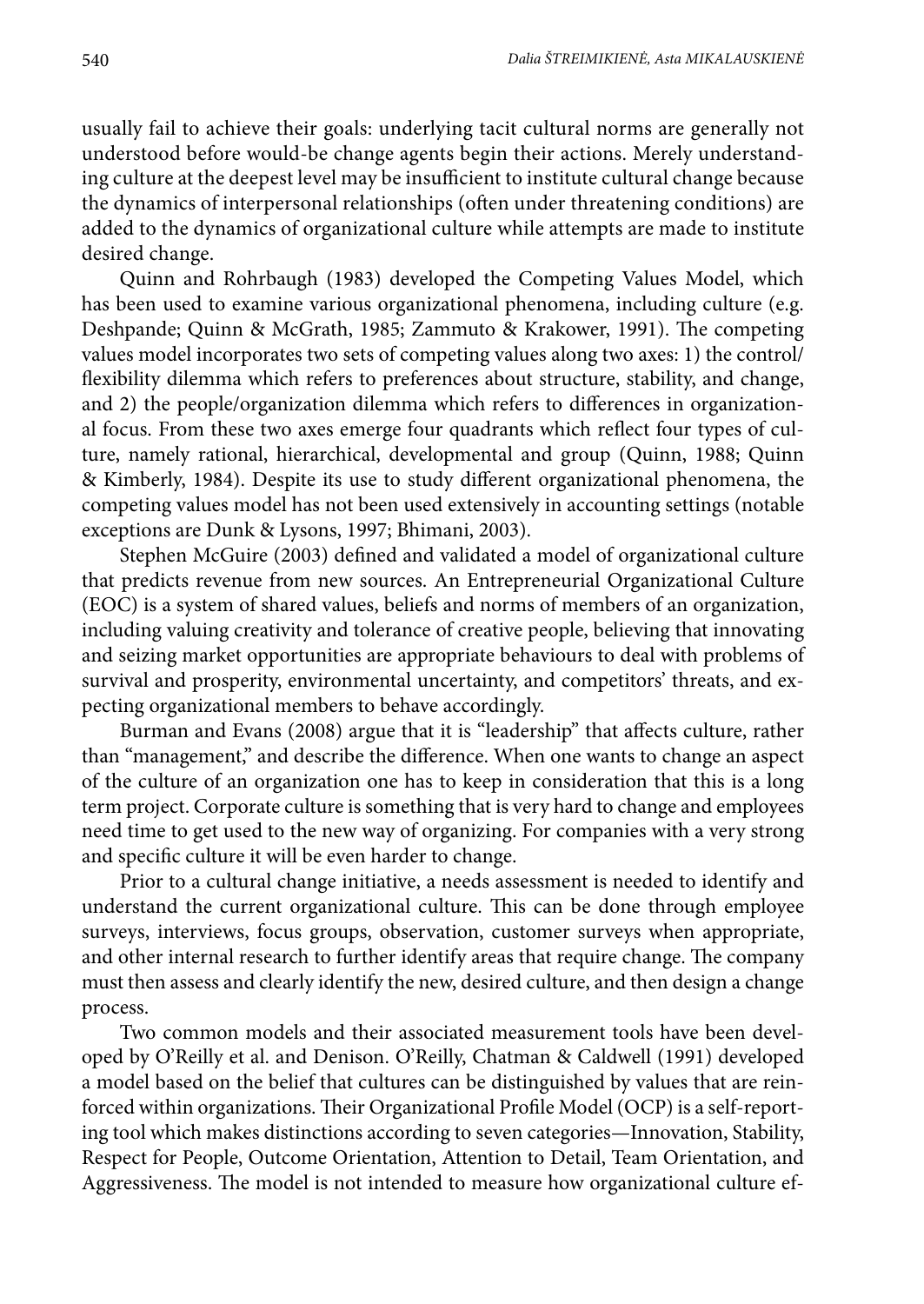fects organizational performance, rather it measures associations between the personalities of individuals in the organization and the organization's culture.

Denison with co-authors has developed Organizational Culture Survey methodology (Denison, 1984; 1990; Denison, Mishra, 1995; Denison, Neale, 1996). D. Denison's model (1990) asserts that organizational culture can be described by four general dimensions—Mission, Adaptability, Involvement and Consistency. Each of these general dimensions is further described by the following three sub-dimensions:

- • *Involvement*—Empowerment, Team Orientation and Capability Development;
- • *Consistency*—Core Values, Agreement, Coordination/Integration;
- *Adaptability*—Creating Change, Customer Focus and Organizational Learning;
- • *Mission*—Strategic Direction and Intent, Goals and Objectives and Vision.

Denison's model also allows cultures to be described broadly as externally or internally focused as well as flexible vs. stable. The model has been typically used to diagnose cultural problems in organizations. This methodology explores the relationship between organizational culture and effectiveness, claiming the certain cultural characteristics that have positive impact on organizational performance. These elements are called traits. The following traits are being evaluated: involvement, consistency, adaptability and mission.

*Involvement* reflects the degree of how much the organization focuses on developing, informing, involving people and getting them engaged in creating a commitment to the organization and growing capacity to operate under conditions of autonomy. This trait includes three dimensions:

- • *Empowerment—*referring to employee's responsibility where the individuals have the authority, initiative and ability to manage their own work. It provides a sense of ownership and responsibility toward the organization;
- • *Team orientation*—a value placed on working cooperatively towards common goals for which all employees feel mutually responsible;
- • *Capability development*—continuous investment in the development of employee's skills and meeting their desires of learning and development.

*Consistency* examines whether the organization has a strong and cohesive internal culture based on its values being more effective means of achieving coordination and integration than external control system based on explicit rules and regulations. There are three sub-dimensions in this trait:

- • *Coordination* and *integration*—the degree at which different functions of an organization are able to work together to achieve common goals of organization;
- • *Agreement*—the degree at which the organization is able to reach an agreement on a critical issue;
- • *Core values*—the ability of members of an organization to share a set of values that create a strong sense of identity and clear set of expectations among them.

*Adaptability* reflects the capacity of an organization for internal change and quick adaptation in response to the signals from the external environment, including customers and market place. This trait has 3 sub-dimensions: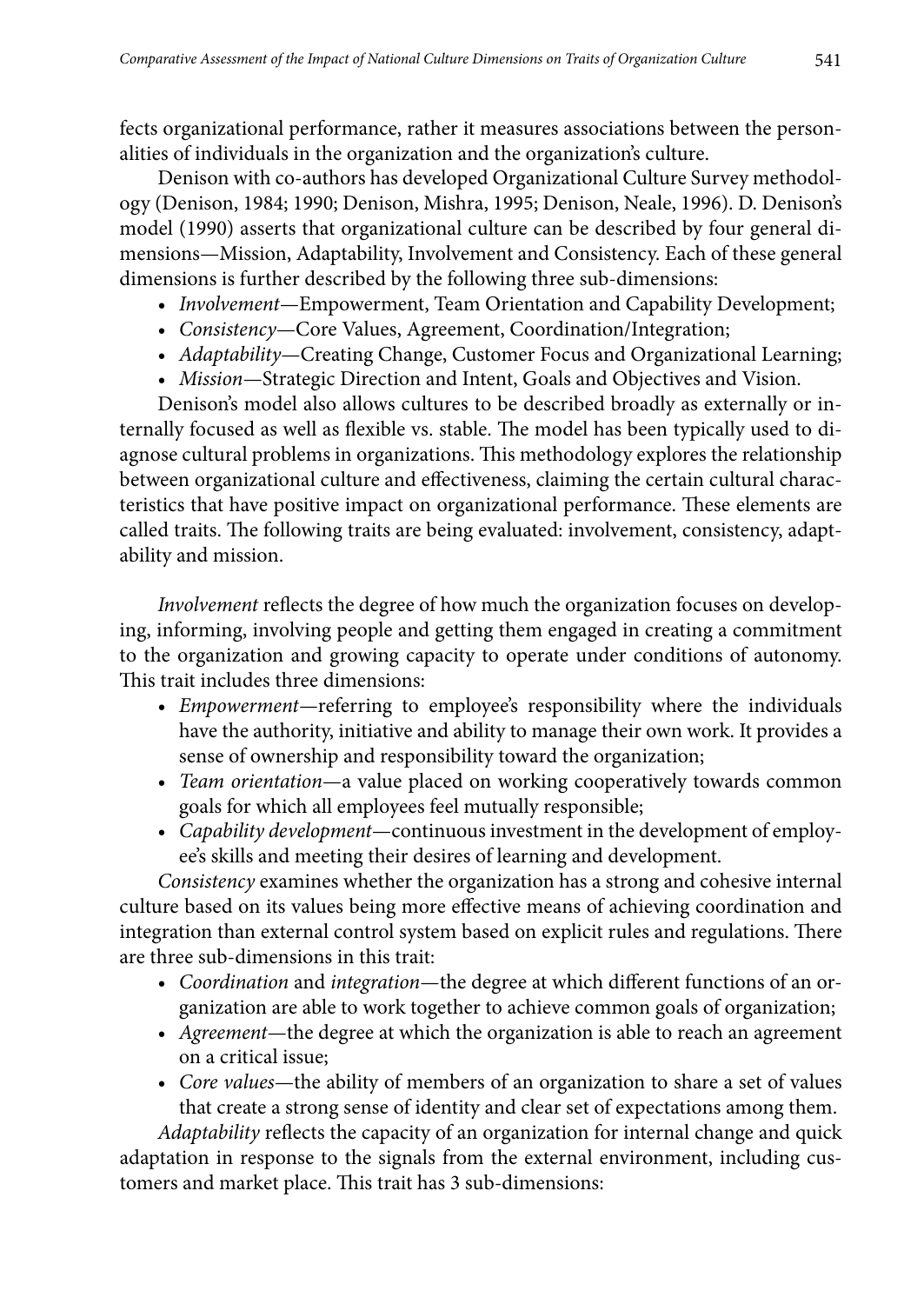- • *Creating change*—the degree at which an organization is able to take risks to meet the changing needs;
- • *Customer focus*—how an organization understands and reacts to the customer's needs;
- • *Organizational learning*—how an organization receives, translates and interprets signals from the environment into opportunities for encouraging the innovations.

*Mission* provides purpose and meaning to the organization by defining a social role and external goals for the organization. The trait has three sub-dimensions:

- • *Vision*—core values, and captures the understanding and sharing view of a desired future among organization members;
- • *Strategic direction* and *intent* clears the strategic intensions and express the organization's purpose and how everyone can contribute to it;
- • *Goals and Objectives*—clear goals and objectives that can be linked to mission, vision and strategy and provide everyone with clear directions in work.

Several studies were performed trying to link national culture with organizational culture however these studies (Brron, 2010; Hofstede, 1980) provided the limited information on comparison between countries national cultures and organizational cultures.

# **3. Assessment of organizational culture in Lithuania**

Daniel Denison's model was applied for the assessment of organizational culture in small and medium enterprises in Kaunas region in April, 2012. Four general dimensions—Mission, Adaptability, Involvement and Consistency—were assessed. The Denison Organization Culture Survey (DOCS) measures 12 indexes of organizational culture using five questions each. Total 60 questions are included in questionnaire. All items used a five-point Likert scale, with response categories ranging from strongly disagree to strongly agree. The twelve indexes were used to measure the four main cultural traits defined by the model: involvement, consistency, adaptability and mission. The questionnaires were addressed to senior managers or directors of enterprises. The general set is 1848 enterprises. In assessing the organizational culture in Lithuanian SMS operating in Kaunas region, the survey bias was assessed based on Table 1, if the general set is over 5000.

**Table1.** Measurement bias for the different samples in the case of a total set higher than 5000

| The sample size at the<br>general set $>5000$ | 25 | 45 | 100 | 123 | 156 | 204 | 400 | 625 |
|-----------------------------------------------|----|----|-----|-----|-----|-----|-----|-----|
| Measurement bias,%                            |    |    |     |     |     |     |     |     |

*Source: (Kardelis, 2002)*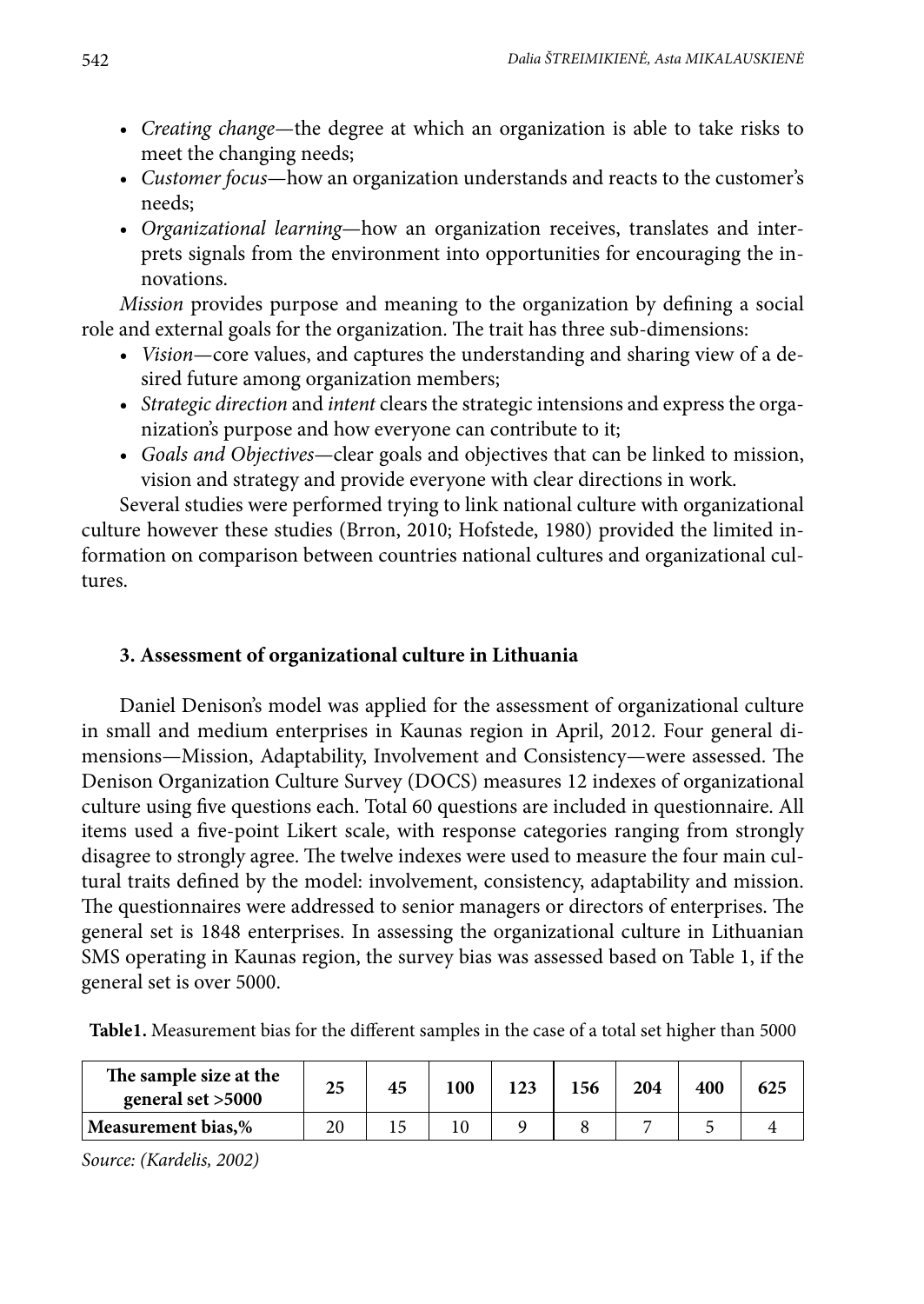Questionnaires with 60 questions have been sent to 150 enterprises. The feedback has been received from 46 enterprises. Therefore the confidence intervals are +15%. To assess if the items in the questionnaire provided accurate assessment of organizational culture, the Denison Organization Culture Survey was subjected to Cronbach's Alpha Internal Consistency Reliability Test to delete inconsistent items. The statistical computer package SPSS was applied to analyse the Survey data.

The index scores to assess organizational culture in Lithuanian SMS were derived from the mean scores on the questions for sample of respondents (46 enterprises). The mean scores were applied assess results in answering questions in five-point Likert scale.

In Table 2 the results of to Cronbach's Test and mean values for organizational culture dimensions are presented.

|              | Mean value |        |  |
|--------------|------------|--------|--|
| Involvement  | 3.967      | $-8.2$ |  |
| Consistency  | 4.002      | $-4.4$ |  |
| Adaptability | 3.862      | $-3.5$ |  |
| Mission      | 4.102      | -1.1   |  |

**Table 2.** The mean values of organizational culture and the results of the Cronbach Test.

As one can see from the results provided in Table 3 the Lithuanian SMS have quite high scores of Mission and Consistency, showing that employees of SMS are strongly engaged with organization and their behaviour is easy to shape according to the organization's desired future and employees are well-integrated into the organization's internal culture.

## **4. The relationship between culture dimensions in the country and organizational culture dimensions**

According to G. Hofstede (1980), the national culture has an impact on organizational culture as the culture of individuals working in organization affect many organizational issues, such as empowerment, motivation, values and perception. According to G Hofstede (2001) the organizational culture, including strategic decision-making, leadership style and human resource management differ by national culture. Earley (1994) indicated that national culture implies the way of acting or set of outcomes. On the one hand, when organizational culture is inconsistent with national culture, employees feel unsatisfied, distracted, uncomfortable and without commitment. On the other hand, organizational culture that reinforces national culture values is more likely to yield predictable behaviour, self-efficacy and high performance, because congruent organizational culture is congruent with existing behavioural expectations and routines of organization.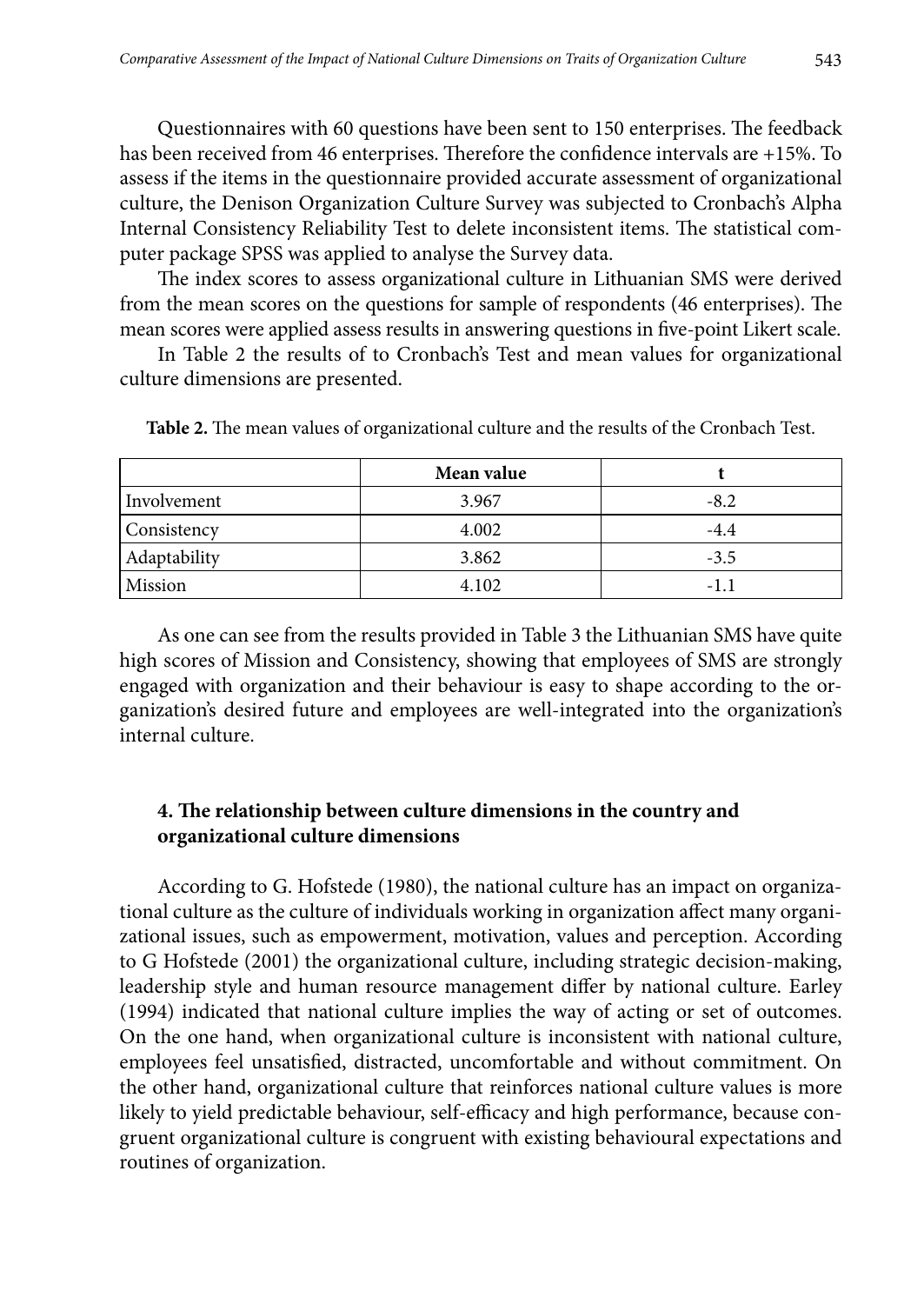As there is a limited number of studies comparing the national cultures with organizational culture values, based on the study for Taiwan and Mexico, the national culture and organizational culture values for these countries will be compared with Lithuanian national culture values and organization culture values obtained by applying The Denison Organization Culture Survey for SMS in Kaunas region.

In Table 3 the national culture dimensions are provided for Lithuania, Taiwan and Mexico, seeking to compare their culture dimensions with organizational dimensions. Lithuanian cultural dimensions (Huettinger, 2008) and Taiwan and Mexico cultural dimensions were obtained from G. Hofstede's national culture dimensions website (http://geert-hofstede.com/countries.html).

| National culture dimensions | <b>LITHUANIA</b> | <b>TAIWAN</b> | <b>MEXICO</b> |  |
|-----------------------------|------------------|---------------|---------------|--|
| Power distance (PDI)        | 42               | 58            |               |  |
| Uncertainty avoidance (UAI) | 65               | 69            | 82            |  |
| Individualism (IDV)         | 60               | 17            | 30            |  |
| Masculinity (MAS)           | 19               | 45            | 69            |  |
| Long-term orientation (LOI) | 30               | 87            |               |  |

**Table 3.** National culture dimensions for Lithuania, Taiwan, and Mexico

As one can see from Table 4, Mexico has the highest score on PDI dimension (score of 81) which means that people accept a hierarchical order in which everybody has a place and which needs no further justification. Taiwan, with the lowest score of 17 for *individualism*, is a collectivistic society. This is manifested in a close longterm commitment to the "member" group, be that family, extended family or extended relationships. Loyalty in a collectivist culture is paramount and overrides most other societal rules and regulations. Mexico scores 69 in the *masculinity* dimension and thus is considered as masculine society. Lithuania has very low score of Masculinity and is considered a feminine society. In feminine countries the focus is on "working in order to live," managers strive for consensus, people value equality, solidarity and quality in their working lives. Conflicts are resolved by compromise and negotiation. Incentives, such as free time and flexibility, are favoured. Focus is on well-being, but the status is not shown. Mexico has the highest *uncertainty avoidance* score (82) and thus has a high preference for avoiding uncertainty. Countries exhibiting high uncertainty avoidance maintain rigid codes of belief and behaviour and are intolerant of unorthodox behaviour and ideas. In these cultures there is an emotional need for rules (even if the rules never seem to work) time is money, people have an inner urge to be busy and work hard, precision and punctuality are the norm, innovation may be resisted, security is an important element in individual motivation. Taiwan scores 87, making it a long term orientation culture. Societies with a long-term orientation show an ability to adapt traditions to a modern context i.e. pragmatism, a strong propensity to save and invest, thriftiness, perseverance in achieving results and an overriding concern for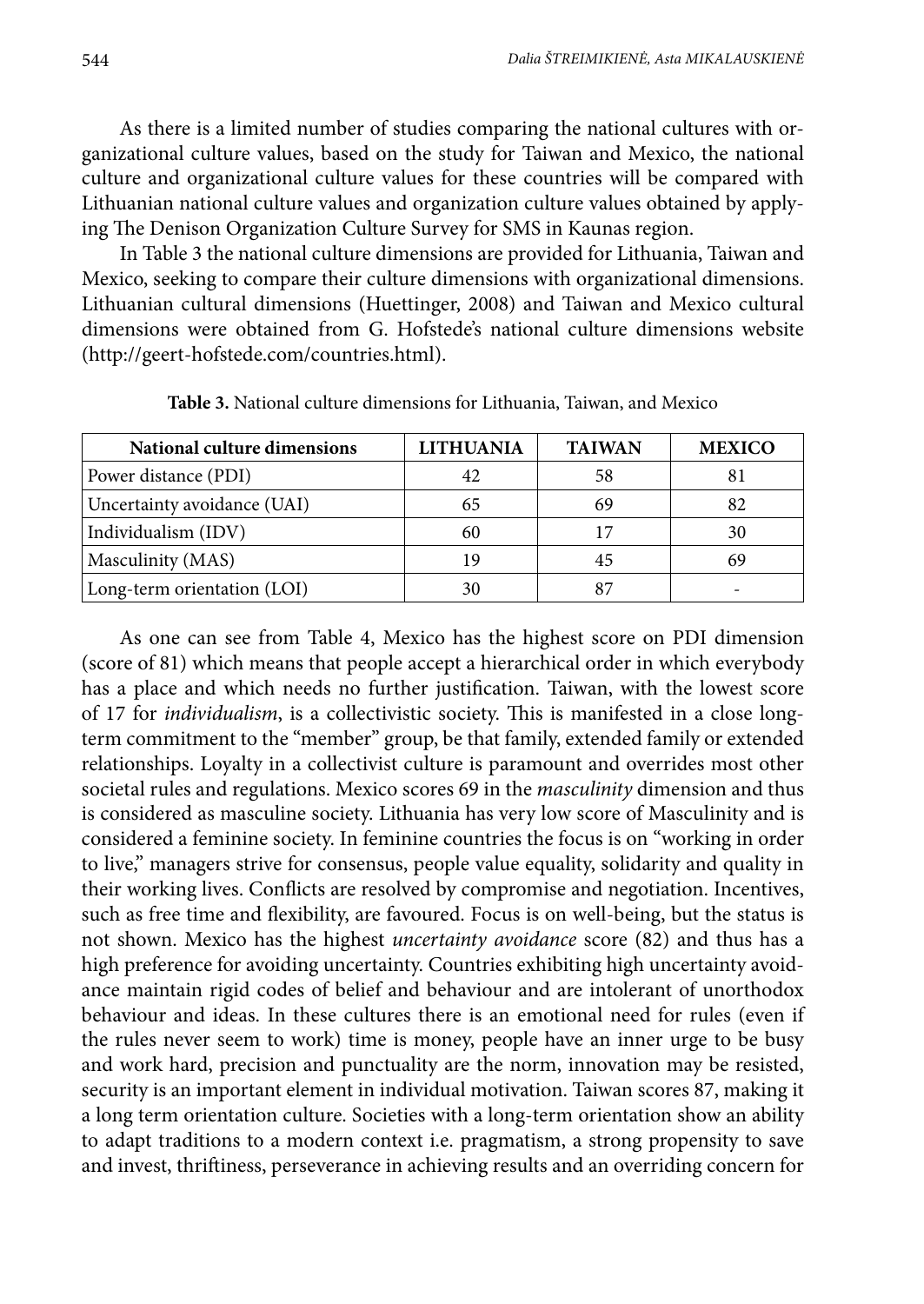respecting the demands of Virtue. The countries of South East Asia and the Far East are typically found at the long-term end of this dimension. Lithuania has a low score in *Long-term orientation* and for Mexico these culture dimensions haven't been assessed by G. Hofstede.

In Table 4 the organizational dimensions were compared for Lithuania, Taiwan and Mexico. The results for Taiwan and Mexico were obtained by applying Denison Organization Culture Survey test for 168 and 161 employees in respective countries.

| Organizational culture dimensions | <b>LITHUANIA</b> | <b>TAIWAN</b> | <b>MEXICO</b> |  |
|-----------------------------------|------------------|---------------|---------------|--|
| Involvement                       | 3.767            | 3.8663        | 3.0745        |  |
| Consistency                       | 3.799            | 3.6544        | 3.1072        |  |
| Adaptability                      | 3.553            | 3.5083        | 3.1217        |  |
| Mission                           | 4.102            | 3.6742        | 3.2841        |  |

**Table 4.** The organizational dimensions assed in Lithuania, Taiwan and Mexico

As one can see from Table 5 Lithuania has the highest values for all organizational culture dimensions except Involvement. The lowest organizational culture values were obtained for Mexico.

**The Involvement** score is the highest for Taiwan and the lowest for Mexico. As Taiwan has the highest scores for UAI, LOI and the lowest scores for IDV, the UAI and LOI has positive impact on *involvement* and IDV and MAS has negative impact on *involvement*. The highest score for *masculinity* is obtained in Mexico. Mexico has the lowest score in *involvement*.

**The Consistency score** is the highest for Lithuania. As Lithuania has the lowest scores for PD, LTO UAI and MAS and the highest score for IDV it is possible to state that PD, UAI and MAS has negative impact on *consistency* and IDV has positive impact on *consistency*. LTO has also positive impact on *consistency* as Taiwan has the highest score in LTO and quite high *consistency* trait score.

**The Adaptability** score is the highest for Lithuania. As Lithuania has the lowest scores for PD, LTO UAI and MAS and the highest score for IDV it is possible to state that PD, UAI and MAS has negative impact on *adaptability* and IDV has positive impact on *adaptability*. LTO has also positive impact on *consistency* as Taiwan has the highest score in LTO and quite high *adaptability* trait score similar to Lithuanian score.

**The Mission means value** for Lithuanian employees is the highest between compared countries. For Taiwan, the mission scores are higher than Mexico, works showing that behaviour of employees are more flexible to address the future development strategy of organization. Lithuania has the lowest scores for PDI, LTO and MAS and the highest scores for IDV therefore it is possible to state that PDI and LTO has negative impact on *mission* and IDV has positive impact on *mission*. Regarding MAS it is obvious that high MAS in Mexico and low MAS in Lithuania provides for Lithuanian high scores of *mission* trait and low Mexican scores for *mission* trait.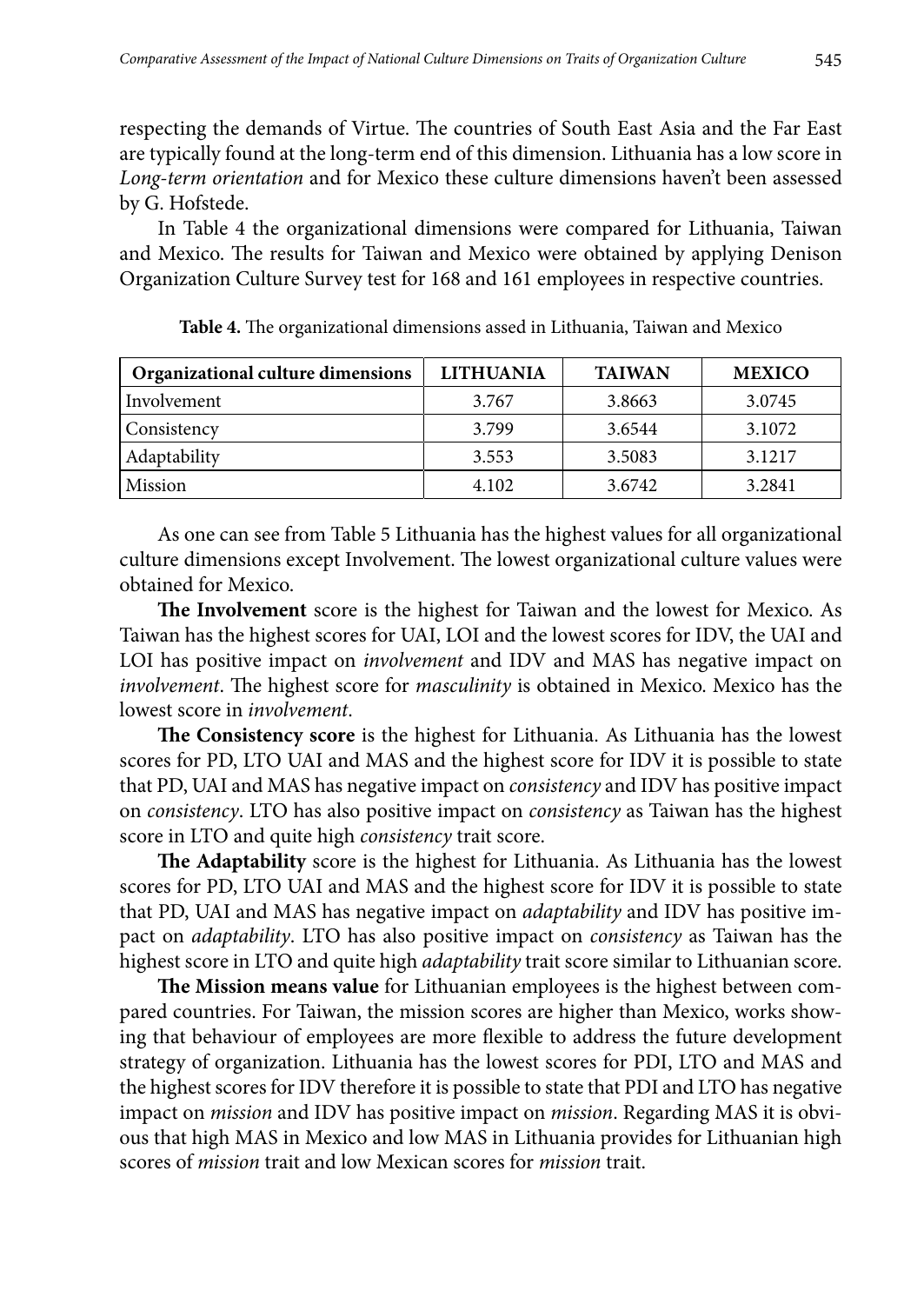In Table 5 the impact of national culture dimensions of G. Hofstede (PDI, UAI, LTO, MAS, UAI) on cultural traits according to Denison model (involvement, consistency, adaptability and mission) is assessed.

|                                                           | Involvement   Consistency | <b>Adaptability</b> | <b>Mission</b> |
|-----------------------------------------------------------|---------------------------|---------------------|----------------|
| Power distance (PDI)                                      |                           |                     |                |
| Individualism vs. Collectivism<br>(IDV)                   |                           |                     |                |
| Masculinity vs. Femininity<br>(MAS)                       |                           |                     |                |
| Uncertainty Avoidance (UAI)                               |                           |                     |                |
| Long term Orientation vs. Short<br>Term Orientation (LOI) |                           |                     |                |

**Table 5.** The impact of national culture dimensions on organizational culture traits

As one can see from the information provided Table 5 *power distance* is positively related to the Involvement, but negatively related to *consistency*, *adaptability* and *mission*. *Individualism* vs. *collectivism* is negatively related to all the organizational traits except *involvement*. *Masculinity* vs. *femininity* is positively connected to *involvement*, but negatively to other traits. *Uncertainty avoidance* is positively linked to all the organizational traits except *consistency*. *Long term* vs. *short term orientation* is positively associated to the organizational traits *involvement* and *consistency*, but negatively related to *adaptability* and *mission*.

# **5. Conclusions**

- 1. The Denison Organization Culture Survey measures organizational culture in Lithuanian SME in the region of Kaunas.
- 2. The comparative analysis of the impact of national culture dimensions on organizational culture dimensions was assessed based on studies conducted in Taiwan, Mexico and Lithuania.
- 3. Lithuania has the lowest scores for all national culture dimensions compared to Taiwan and Mexico, except *individualism* and *long-term orientation*. Mexico has the highest score for all national culture dimensions except *individualism*. The values of national culture dimensions of Taiwan are in-between Lithuanian and Mexico scores.
- 4. Lithuania has the highest values for all organizational culture dimensions except *involvement,* which is the highest for Taiwan. The lowest organizational culture values were obtained for Mexico.
- 5. Comparative analysis revealed that *power distance* is positively related to *involvement*, but negatively related to *consistency*, *adaptability* and *mission traits*.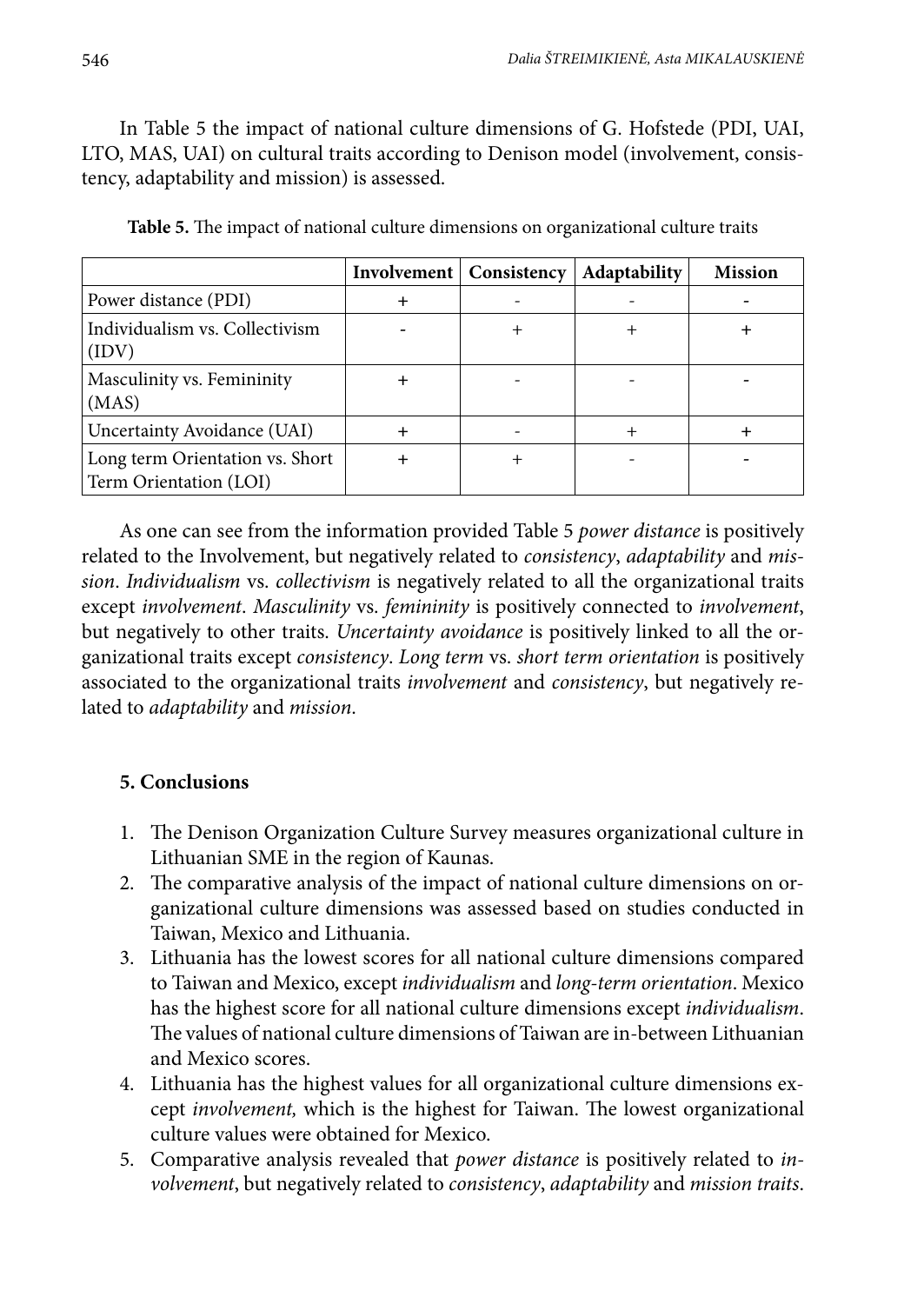*Individualism* vs. *collectivism* is negatively related to all the organizational traits except *involvement*. *Masculinity* vs. *femininity* is positively connected to *involvement*, but negatively to other traits. *Uncertainty avoidance* is positively linked to all the organizational traits except *consistency*. *Long term* vs. *short term orientation* is positively associated to the organizational traits: *involvement* and *consistency*, but negatively related to *adaptability* and *mission*.

### **References**

- 1. Becky, H. Takeda. "Investigation of employee tenure as related to relationships of personality and personal values of entrepreneurs and their perceptions of their employees." *Pro Quest*, 2007, p. 2.
- 2. Bethlem, Agrícola de Souza. (1999). *Gestão de negócios: umaabordagem brasileira*. Rio de Janeiro: Campos.
- 3. Bhimani, A. (2003). "A study of the emergence of management accounting system ethos and its influence on perceived system success." *Accounting, Organizations and Society*, 28(6), pp. 523–638.
- 4. Burman, R.; Evans, A.J. (2008). "Target Zero: A Culture of Safety." *Defence Aviation Safety Centre Journal*, pp. 22–27.
- 5. Cameron, K.S.; Quinn, R.E. (1999). *Diagnosing and Changing Organizational Culture: Based on the Competing Values Framework*. Prentice Hall, reprinted John Wiley & Sons, 2011.
- 6. Chatman, J.A. (1991). "Matching people and organizations: selection and socialization in public accounting firms. Journal Article." *Administrative Science* Quarterly 36.
- 7. Cooke, R.; Rousseau, D. (1988). "Behavioral norms and expectations: A qualitative approach to the assessment of organizational culture." *Group & Organization Studies*, Vol. 13, No. 3, pp. 245–273.
- 8. Deal, T. E.; Kennedy, A. A. (1982, 2000). *Corporate Cultures: The Rites and Rituals of Corporate Life*. Harmondsworth*:* Penguin Books, 1982; reissue Perseus Book.
- 9. Denison, Daniel R. (1990). *Corporate culture and organizational effectiveness*. Wiley.
- 10. Denison, D.R.; Mishra, A.K. (1995). "Toward a theory of organizational culture and effectiveness." *Organization Science*, 6 (2): pp. 204–223.
- 11. Denison, D.R.; Neale, W.S. (1996). *Denison organizational culture survey*. Ann Arbor, MI: Aviat.
- 12. Deshpande, R.; Farley, J.U.; Webster, F. E. (1993). "Corporate culture, customer orientation, and innovativeness in Japanese firms: A quadrad analysis." *Journal of Marketing*, 57, pp. 23–27.
- 13. Dunk, A.S.; Lysons, A.F. (1997). "An analysis of departmental effectiveness, participative budgetary control processes and environmental dimensionality within the competing values framework: A public sector study." *Financial Accountability, Management*, 13(1), pp. 1–15.
- 14. Earley. (1994). "Self or group? Cultural effects of training on self-efficacy and performance." *Administrative Science Quarterly*, 39(1), pp. 89–117.
- 15. Goll, I.; Sambharya, R.B. (1990). "The effect of organizational culture and leadership on firm performance." In P. Shrivastava & R. Lamb (Ed.), *Advances in strategic management*, 6: pp. 183–200. Greenwich, CT: JAI Press.
- 16. Handy, Charles B. (1976). *Understanding Organizations*. Oxford University Press.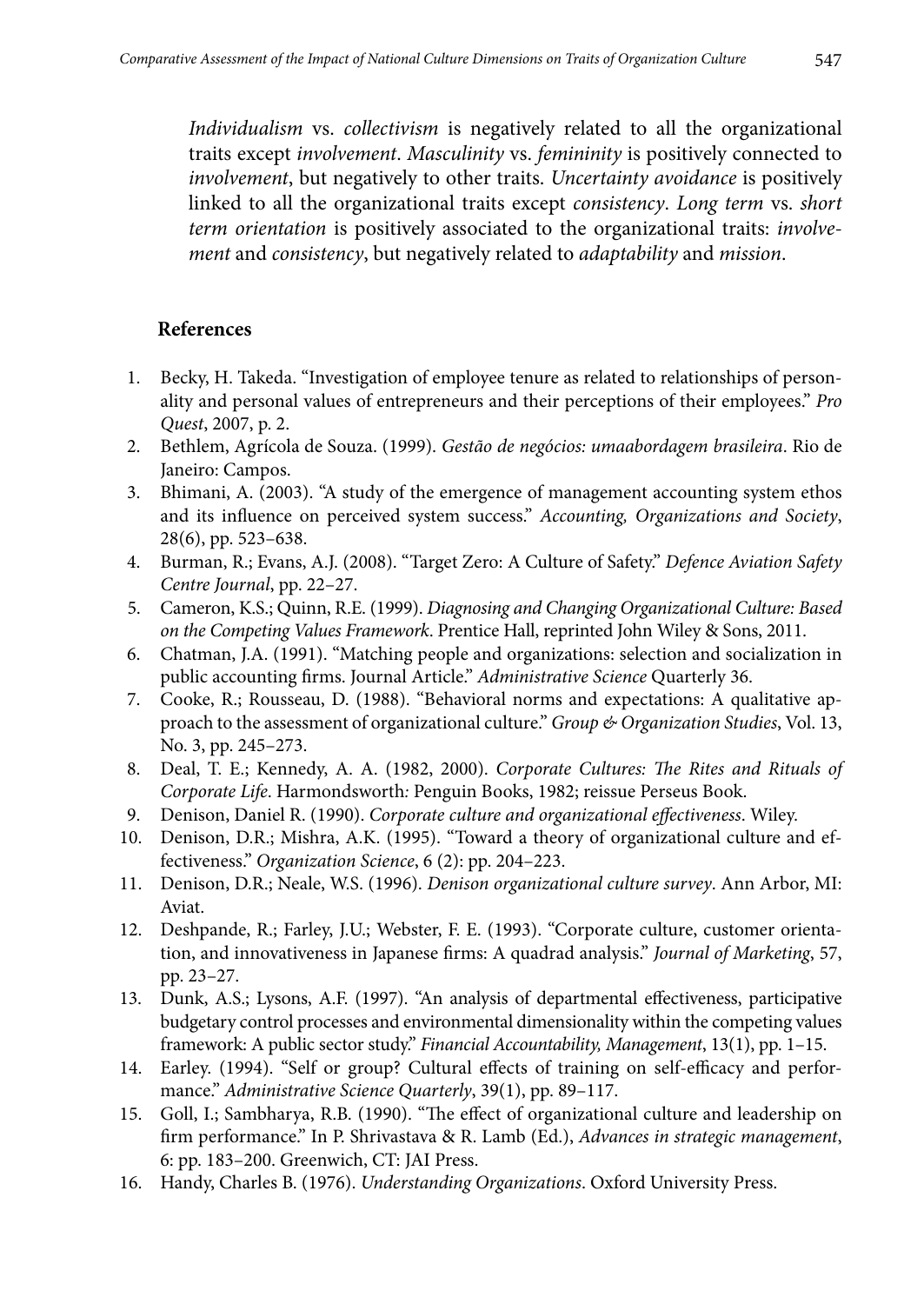- 17. Hofstede, G. (1980). *Culture's Consequences: International Difference in Work Related Value*. London and Sage Publication.
- 18. Hofstede, G. (1983). *Culture e-management development*. Genebra ILO, Management Development Branch, Training Department.
- 19. Hofstede, G.; Neuijen, B.; Ohayv, D.D.; Sanders, G. (1990). "Measuring organizational cultures: A qualitative and quantitative study across twenty cases." *Administrative Science Quarterly*, Vol. 35, pp. 286–316.
- 20. Hofstede, G. (2001). *Culture Consequences: International Differences in Work-Related Values*. Newbury Park, CA.: Sage.
- 21. Huettinger, M. (2008). "Cultural dimensions in business life: Hofstede's indices for Latvia and Lithuania." *Baltic Journal of Management*, Vol. 3 Iss: 3, pp. 359–376.
- 22. Johnson, G.; Scholes, K. (1999). *Exploring Corporate Strategy*. 5th Ed, Prentice Hall, Hemel Hampstead.
- 23. Kanter, R.M. (1989). *When Giants Learn to Dance: Mastering the challenges of strategy, management, and careers in the 1990s*. Routledge, London.
- 24. Kardelis, K. (2002). *Mokslinių tyrimų metodologija ir metodai*. Kaunas: Judex.
- 25. Mc Guire, S.J.J. (2003). "Entrepreneurial Organizational Culture: Construct Definition and Instrument Development and Validation." Ph.D. Dissertation, George Washington University, Washington, DC.
- 26. O'Reilly, C. A.; Chatman, J. A.; Caldewell, D. F. (1991). "People and organizational culture: A profile comparison approach to assessing person-organization fit." *Academy of Management Journal*, 34, pp. 487–516.
- 27. Peters and Waterman (1982). "In Search of Excellence. Harper & Row (New York). A competing values approach to organizational analysis." *Management Science*, 29, pp. 363–377.
- 28. Quinn, R.E.(1988). *Beyond rational management*. San Francisco: Jossey-Bass Inc. Publishers.
- 29. Quinn, R.E.; Kimberly, J. R. (1984). "Paradox, planning, and perseverance: Guidelines for managerial practice." In J. R. Kimberly & R. E. Quinn (Eds.), *Managing organizational translations*. pp. 295–313.
- 30. Rodsutti M.C. (2002). "Organizational effectiveness and multinational management: implications for multinational management: implications for multinational enterprises." Unpublished dissertation, Asian Institute of Technology, Bangkok.
- 31. Stoner, J.; Ereemen, R.; Gilbert, D. (1999). *Vadyba*. Kaunas: Poligrafija ir informatika.
- 32. Schein, E. (1992). *Organizational Culture & Leadership*. 2nd Ed, Jossey-Bass Publishers, San Francisco.
- 33. Schneider, B.; Reichers, A. (1983). "On the etiology of climates." *Personnel Psychology*, 36, pp. 19–39.
- 34. Vaitkūnaitė, V., (2006). "Susijungusių organizacijų kultūrų poveikis verslo sėkmei*.*" *Verslas: teorija ir praktika.* Nr. 1. Vilnius: Vilniaus Gedimino technikos universitetas, pp. 45–53.
- 35. Xenikou, A.; Furnham, A. (1996). "A correlation and factor analytic study of four questionnaire measures of organizational culture." *Human Relations*, Vol. 49, No. 3, pp. 349–371.
- 36. Zammuto, R.F.; Krakower, J.Y. (1991). "Quantitative and qualitative studies of organizational culture." *Research in Organizational Change and Development*, 5, pp. 83–114.
- 37. Wallach, E. (1983). "Individuals and organization: the cultural match." *Training and Development Journal.* Vol.12, pp.28–36.